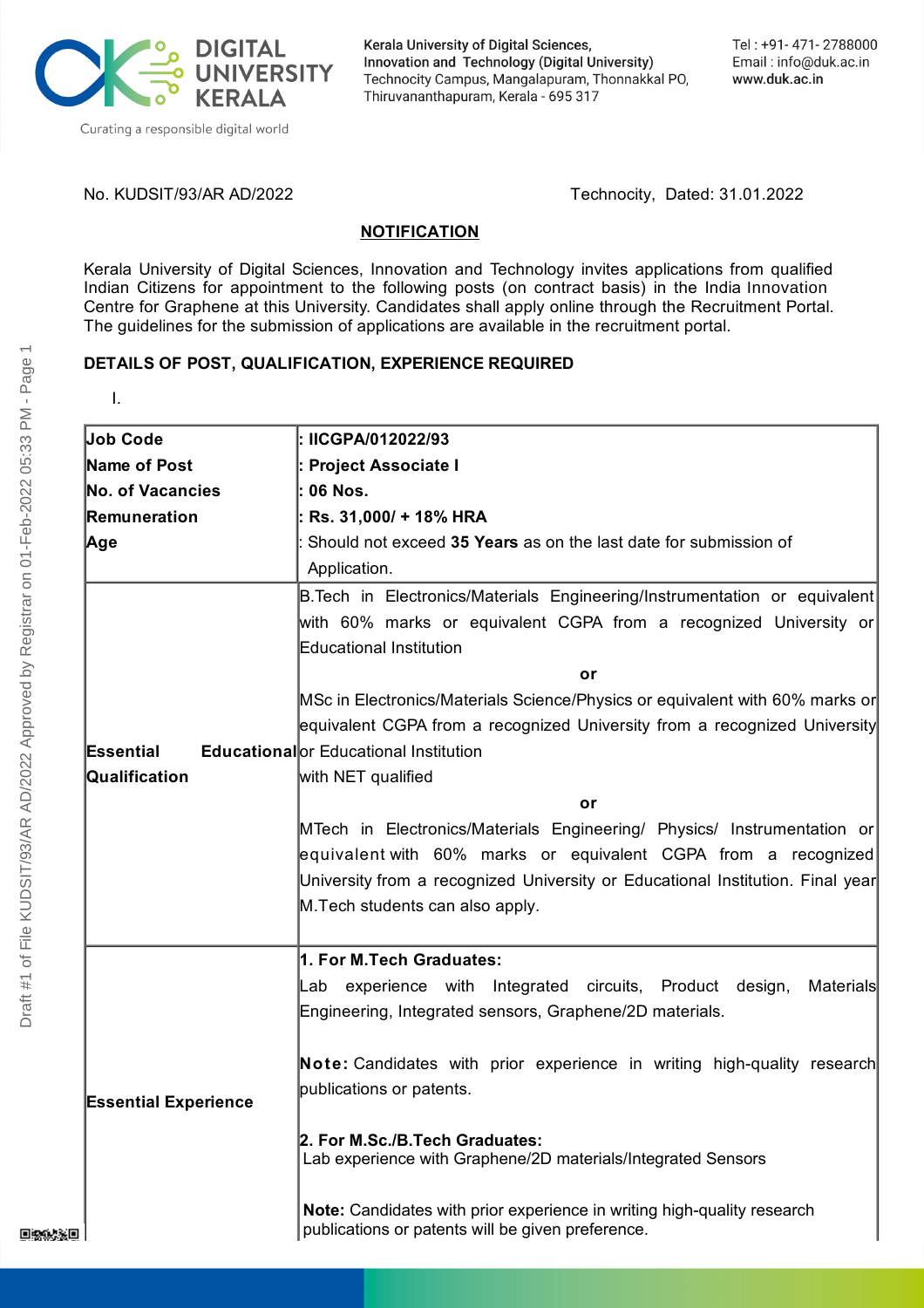| <b>Job Location</b>   | The location of the Job shall be in any unit of the centre mostly in Kochi and<br>Trivandrum                                      |
|-----------------------|-----------------------------------------------------------------------------------------------------------------------------------|
| Nature of Appointment | The appointment shall be on contract initially for 3 years and extendable up to<br>5 years based on performance and requirements. |

# II.

| Job Code                                  | : IICGPPA/012022/93                                                                                                                                                                                                                                                                                                                                                                                                                                                                                                                                                                                                              |
|-------------------------------------------|----------------------------------------------------------------------------------------------------------------------------------------------------------------------------------------------------------------------------------------------------------------------------------------------------------------------------------------------------------------------------------------------------------------------------------------------------------------------------------------------------------------------------------------------------------------------------------------------------------------------------------|
| Name of Post                              | : Principal Project Associate                                                                                                                                                                                                                                                                                                                                                                                                                                                                                                                                                                                                    |
| No. of Vacancies                          | : 01 no.                                                                                                                                                                                                                                                                                                                                                                                                                                                                                                                                                                                                                         |
| Remuneration                              | : Rs. 49,000/- + 18% HRA                                                                                                                                                                                                                                                                                                                                                                                                                                                                                                                                                                                                         |
| Age                                       | Should not exceed 40 Years as on the last date for submission of<br>Application.                                                                                                                                                                                                                                                                                                                                                                                                                                                                                                                                                 |
| Educational<br>Essential<br>Qualification | Doctoral Degree in Science / Engineering / Technology from a recognized<br>University of equivalent, and 4 years' experience in Research and<br>Development in industrial or academic institutions or science and technology<br>organizations and scientific activities and<br>services<br><b>OR</b><br>Master's Degree in Natural Sciences or Bachelor's Degree in Engineering<br>and Technology from a recognized University or equivalent, and 8 years'<br>experience in Research and Development in industrial or academic<br>institutions or science and technology organizations and scientific activities<br>and services |
| <b>Essential Experience</b>               | Lab experience with Integrated circuits, Integrated sensors, Graphene/2D<br>materials. (1 or 2 areas) in a reputed Academic/ Research Institution.<br>Note: Candidates with prior experience with high-quality research<br>publications or patents will be given preference.                                                                                                                                                                                                                                                                                                                                                     |
| <b>Job Location</b>                       | The location of the Job shall be in any unit of the centre mostly in Kochi and<br>Trivandrum                                                                                                                                                                                                                                                                                                                                                                                                                                                                                                                                     |
| <b>Nature of Appointment</b>              | The appointment shall be on contract initially for 3 years and extendable up<br>to 5 years based on performance and requirements.                                                                                                                                                                                                                                                                                                                                                                                                                                                                                                |

III.

| Job Code                   | ∣: IICGSAA/012022/93                                                                                                                   |
|----------------------------|----------------------------------------------------------------------------------------------------------------------------------------|
| Name of Post               | : Scientific Administrative Assistant                                                                                                  |
| No. of Vacancies           | l: 01 no.                                                                                                                              |
| <b>Remuneration</b>        | : Rs. 18000/- + 18% HRA                                                                                                                |
| Age                        | Should not exceed 30 Years as on the last date for submission of<br>Application.                                                       |
| Essential<br>Qualification | <b>Educational</b> Graduation with 60% marks or equivalent CGPA from a recognized<br>University/Educational institution in any subject |
|                            |                                                                                                                                        |

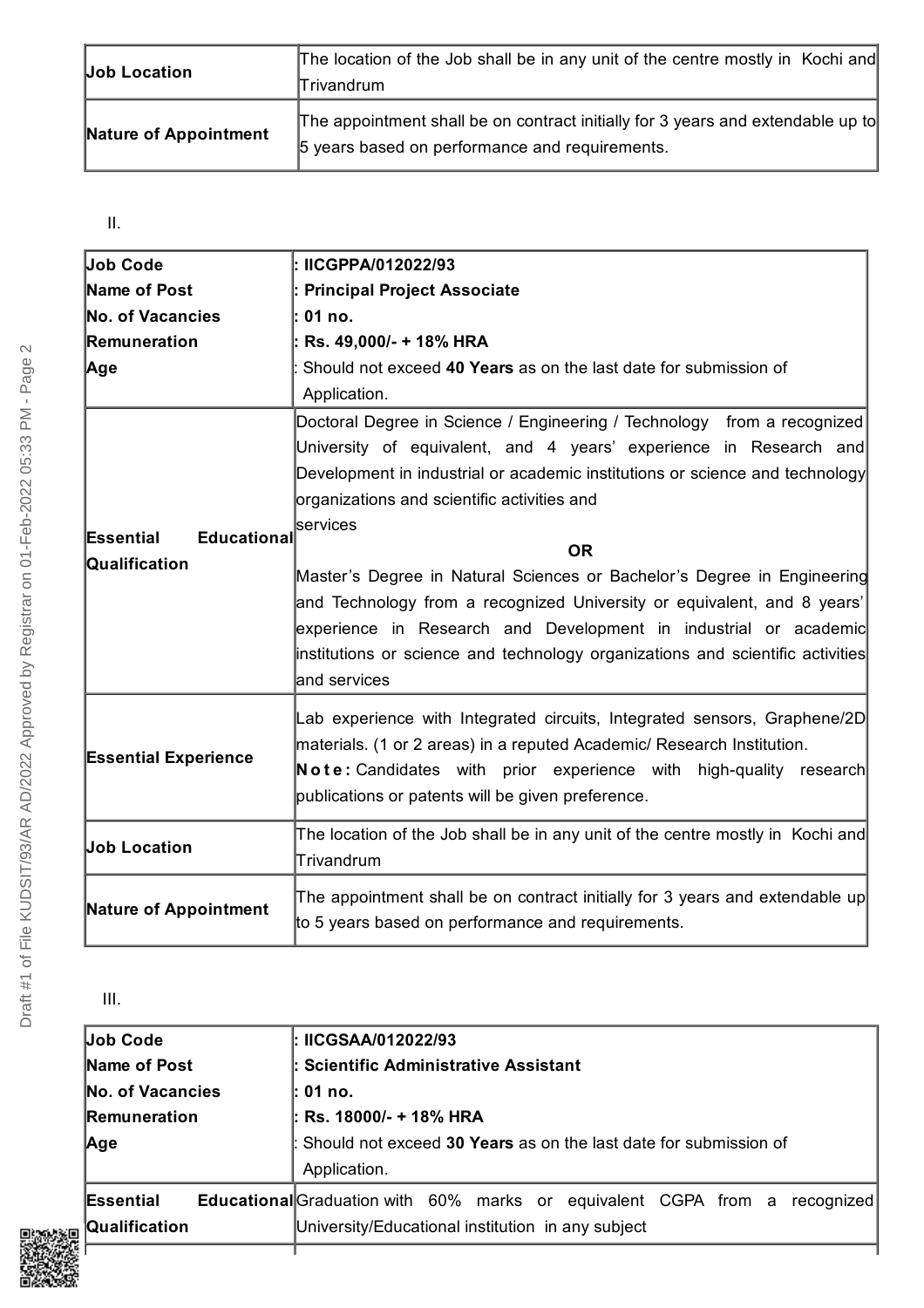| <b>Essential Experience</b> | Good writing skills, preferably with a Bachelor's Degree in English Language &<br>lLiterature                                     |
|-----------------------------|-----------------------------------------------------------------------------------------------------------------------------------|
|                             | <b>Desirable:</b> Experience in working on research projects                                                                      |
| <b>Job Location</b>         | The location of the Job shall be in any unit of the center mostly in Kochi and<br>Trivandrum.                                     |
| Nature of Appointment       | The appointment shall be on contract initially for 3 years and extendable up<br>to 5 years based on performance and requirements. |

#### **Age Relaxation for submission of application as per Govt.of India norms:**

i. 5 years for candidates belonging to SC/ ST and 3 years for OBC candidates

## **Mode of Selection:**

i. The selection will be based on an interview.

## **General Instructions:**

- I. Scanned copy of the documents to prove age, qualifications, experience, etc. should be uploaded along with online application and originals to be produced as and when called for. **Applications without attaching the above documents shall be summarily rejected.** No further chance will be given for submitting the same.
- II. Candidates, who are in the service of the Government of India or any of the State Governments, etc. while applying, should obtain a No Objection Certificate from their Head of Office or Department and keep it with them. If candidates fail to produce the No Objection Certificate as and when called for, his/her candidature will stand canceled.
- III. Candidates should ensure that the particulars furnished by him/her are correct in all respects. **Anything not specifically claimed in the application against the appropriate field will not be considered at a later stage. No deviation whatsoever from the filled-in data will be entertained**. In case it is detected at any stage of the recruitment that a candidate does not fulfil the eligibility norms and /or that he/she furnished any incorrect/false information or has suppressed any material fact, his/her candidature will stand cancelled. If suppression of material facts or furnishing of any incorrect/false information is detected even after appointment, his/her service is liable to be terminated.
- IV. Applications submitted without fulfilling the eligibility and other norms mentioned in this Notification as well as the instructions published in the Recruitment Portal of the University will be summarily rejected.
- V. Canvassing in any form will entail the cancellation of candidature.

#### **How to Apply:**

1. Applications shall be submitted online latest on **28.02.2022** The application form is available at <https://www.duk.ac.in/careers>.